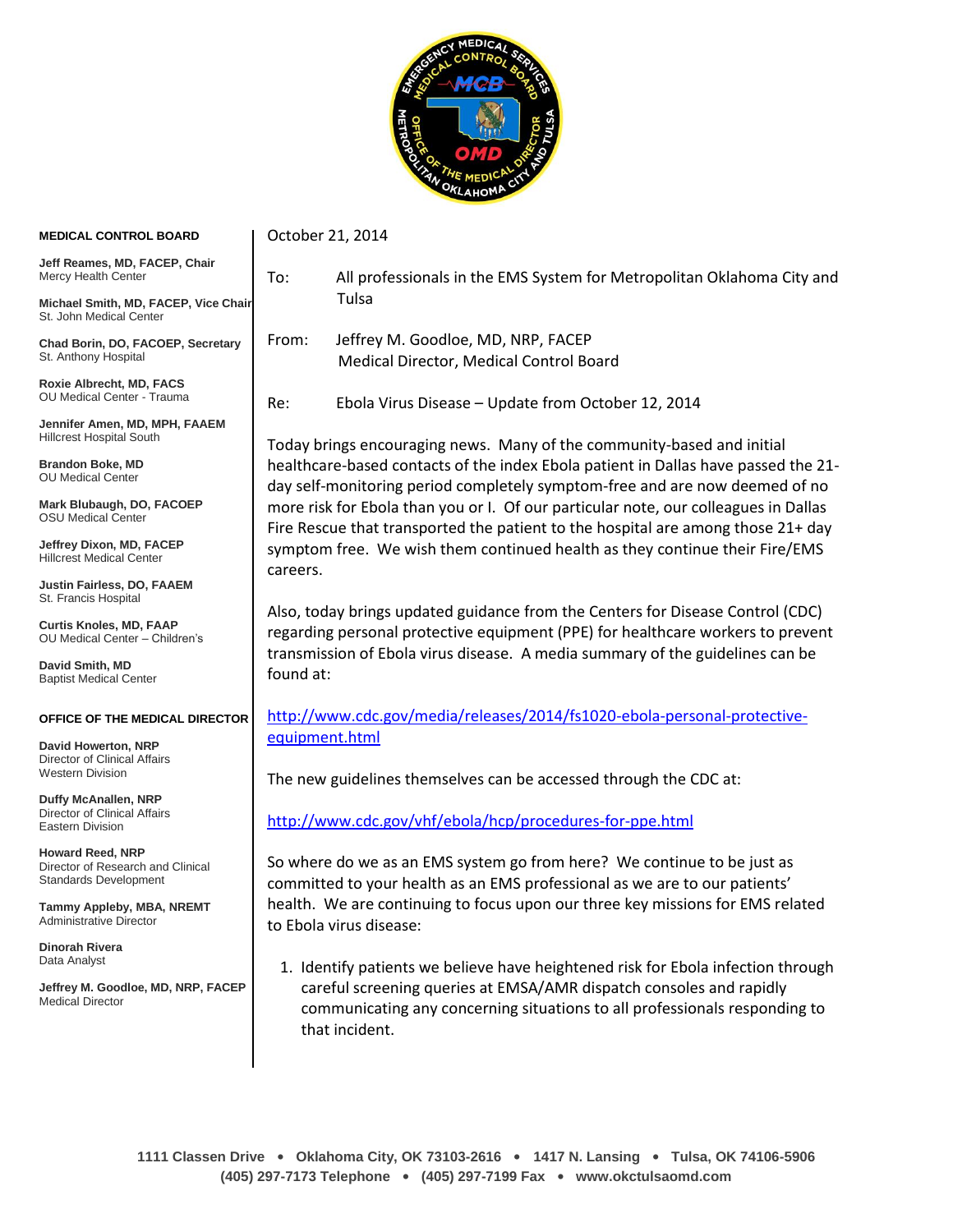

- 1. Utilize appropriate PPE practices. Already today, two of our colleagues in EMSA/AMR are in Miami, Florida participating in a national PPE exercise being conducted to establish the best practices and procedures possible for EMS. Upon their return before week's end, we will discuss in detail their findings and work expeditiously to share those findings throughout our EMS system. We believe continuing the present practices and implementing additional new practices in those situations of confirmed Ebola virus disease and/or advanced stages of Ebola virus disease will continue to provide you important and reliable protection. I am confident in our EMS system and its leaders that we will continue to implement all necessary precautions as rapidly as possible.
- 2. Work with local emergency departments, the state health department, and in any subsequently confirmed cases the CDC, to limit the forward spread of Ebola. While there have been no confirmed cases, or even particularly high risk cases, for Ebola in the areas of Oklahoma that we serve, we have already worked diligently to achieve this goal through productive and ongoing communication with our local, state, and federal partners.

As I've continued to indicate in these particular memos, the prior ones dated October 2, 2014 and October 12, 2014, there are many communications regarding Ebola, some developed by medical professionals and some reported by lay press. I want to be very responsible and diligent in providing you the resources I believe have been appropriately confirmed by the best available medical experts on Ebola. I and the entirety of your medical oversight support continue to work daily (and often nightly) with your organization leaders to monitor this and any related situations that may impact your safety and the safety of our communities. I promise you ongoing transparency in what our decisions are based upon and sharing key resources like those highlighted above. Additional communication from me will come as conditions and changes warrant. Stay safe and remain proud of the calm, professional, reliable actions our EMS system has collectively taken during these challenging prior weeks.

My direct contact information is email at [jeffrey-goodloe@ouhsc.edu](mailto:jeffrey-goodloe@ouhsc.edu) and cell at 918-704-3164.